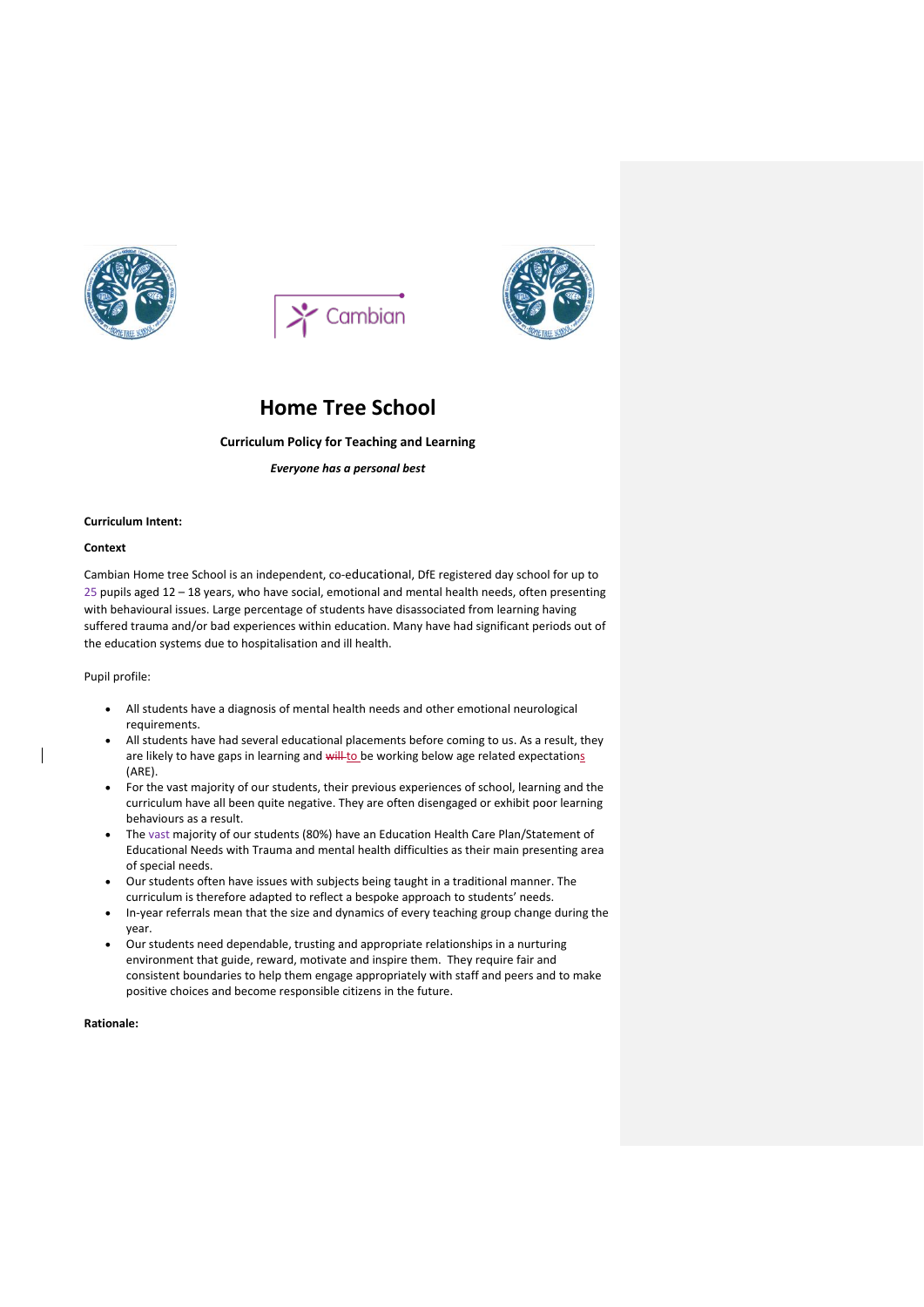At **Home Tree School** we have designed our curriculum with students' learning at the centre. We recognise that a curriculum needs to be broad, balanced and offer students opportunities to grow as individuals as well as learners. We recognise that it is our responsibility to optimise learning opportunities throughout the school day – our students are learning all the time.

We recognise that students should be challenged in their education - learning from failures and celebrating successes. We have designed our curriculum to be empowering, enabling students to develop their interpersonal skills, creativity, independence and emotional literacy.

All teachers and professionals engaged in teaching and learning activities are partners in learning and strive to continuously develop their skills and competencies for providing an appropriate range of strategies to inspire **all** our learners.

Due to the vulnerability of our students we recognise the importance of ensuring their safety. For this reason, the curriculum is designed to allow staff to engage in conversations and discussions around a wide range of specific safeguarding issues, such as online safety and bullying, imparting the necessary tools and understanding to keep themselves safe.

## **Aims:** At **Cambian Home Tree School** we:

- Keep the student at the heart of everything we do.
- To safeguard all students and staff.
- To develop understanding of their individual mental health needs and develop coping strategies to manage everyday life.
- To reengage disaffected learners
- Provide exciting, motivational and ambitious experiences for students that enable rapid and sustained engagement.
- Address students' learning barriers and needs in order to prepare them for the next stage of their education, wherever that may be, their life outside school and ultimately their adult life.
- Provide appropriate learning experiences, as well as breadth and depth of subject matter, adapting this and creating bespoke learning where appropriate.
- Ensure realistic real-life learning situations whenever possible which are to facilitate early preparation for future life situations, as well as making our curriculum as practical as possible where we can.
- Ensure we are equipping our students with key area development such as literacy, numeracy and Science with the understanding that this is likely to be from the perspective of filling gaps, and providing catch up due to our students' previous educational history, as well meeting their age-related needs.
- Support and challenge our students by intervening where appropriate in a timely and supportive manner that creates progression and growth.
- Explore our students' talents and aspirations and enable them to experience a wide range of opportunities.
- Build confidence, self-esteem and resilience to inspire a love of learning.
- Develop portable and transferable skills for all students in communication, social interactions, independence, personal safety, self-regulation of sensory needs, self-regulation of behaviour, Literacy, Numeracy and using IT as a tool.
- Provide a personalised curriculum that meets the needs, interests, abilities and aspirations of all students, ensuring SEND and mental health needs are fully met and also provide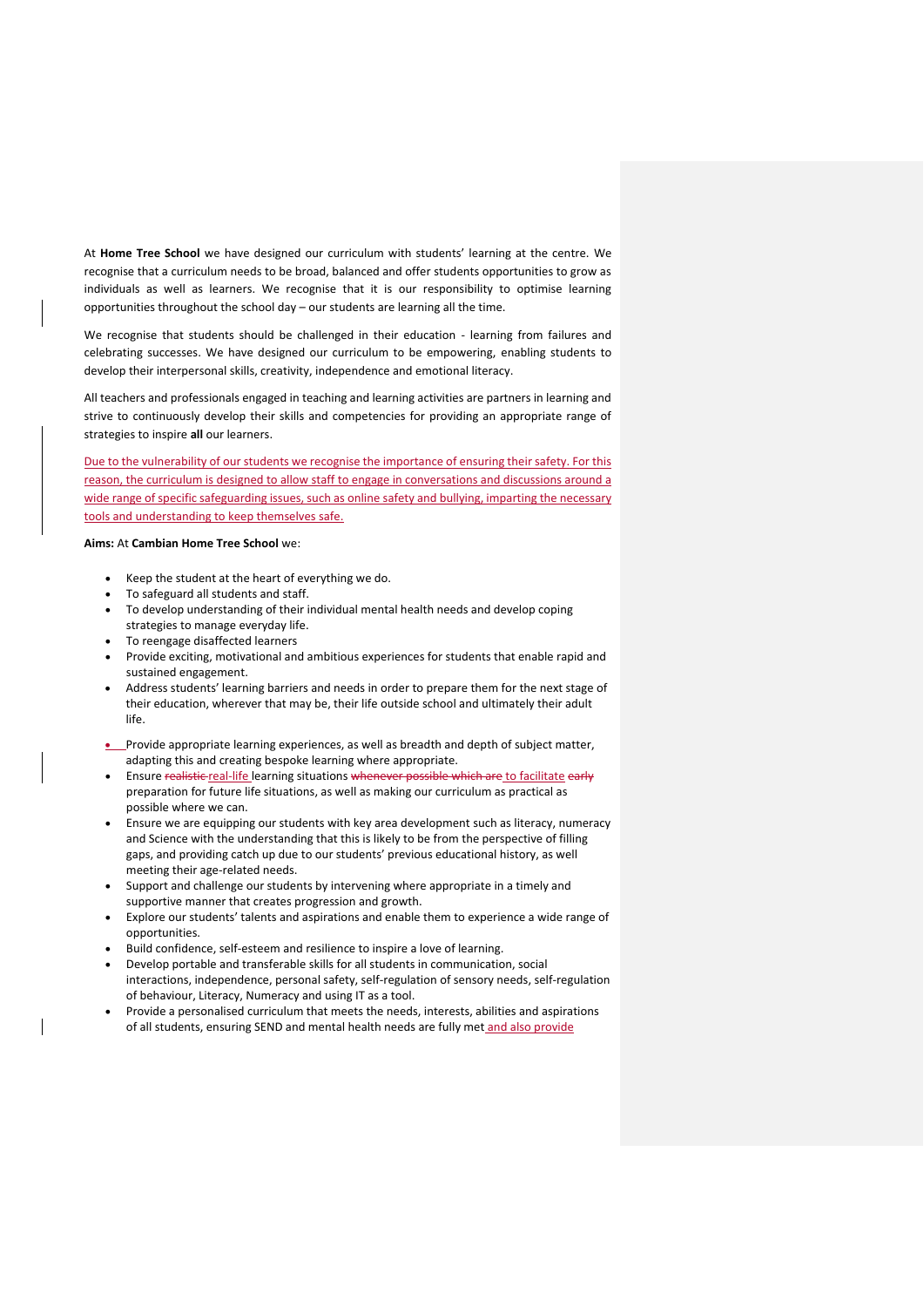ongoing support for the next phase of their lives to allow them to make a positive contribution to society.

- Provide ongoing support for the next phase of education for each student, including options at the end of Key Stage 3 and preparing them for post-16 experiences.
- Ensure that our students know how to make a positive contribution to their community and wider society.
- Promote positive mental health, supporting social and emotional well-being for every member of our school community including, staff, pupils and families.
- Deliver Personal, Social and Health Education (PSHE) sessions around explicit safeguarding strategies to support students in keeping themselves safe.
- Promote equal opportunities to all of our pupils in line with the Equality Act 2010 throughout our practices.
- Become critical thinkers and independent learners.
- Find a sense of belonging to the school and its community to promote the knowledge and cultural capital they need to succeed in life.
- Learn how to cooperate with their peers and tolerate and respect one another in school and in the wider community.
- Promote Fundamental British Values and Social, Moral, Spiritual and Cultural (SMSC) development throughout our curriculum delivery.
- Seek the input of students, parents/carers, other stakeholders and the wider community with regards to the planning and delivery of the curriculum through questionnaires and consultation.

#### **Concept:**

At **Home tree school** we give particular emphasis in our curriculum to the development of the following skills:

 *Linguistic (including English and MFL, but encompassing all areas of the curriculum)*  This area is concerned with developing pupils' communication and interaction skills and increasing their command of language through listening, speaking, reading and writing. Reading for pleasure is encouraged and modelled. These skills are most overtly brought into focus in lessons in English, and also in modern languages. The teaching of literacy and literary skills is not, however, confined to these subjects, and the policy of the school is that teachers of all subjects will encourage good linguistic and literary standards in all pupils' work.

*Mathematical (including maths, science, Food technology)*

This area helps pupils to make calculations, to understand and appreciate relationships and patterns in number and space and to develop their capacity to think logically and express themselves clearly. Their knowledge and understanding of mathematics should be developed in a variety of ways, including practical activity, exploration and discussion.

#### *Scientific (including science, food technology)*

This area is concerned with increasing pupils' knowledge and understanding of nature, materials and forces and with developing the skills associated with science as a process of enquiry: for example, observing, forming hypotheses, conducting experiments and recording their findings.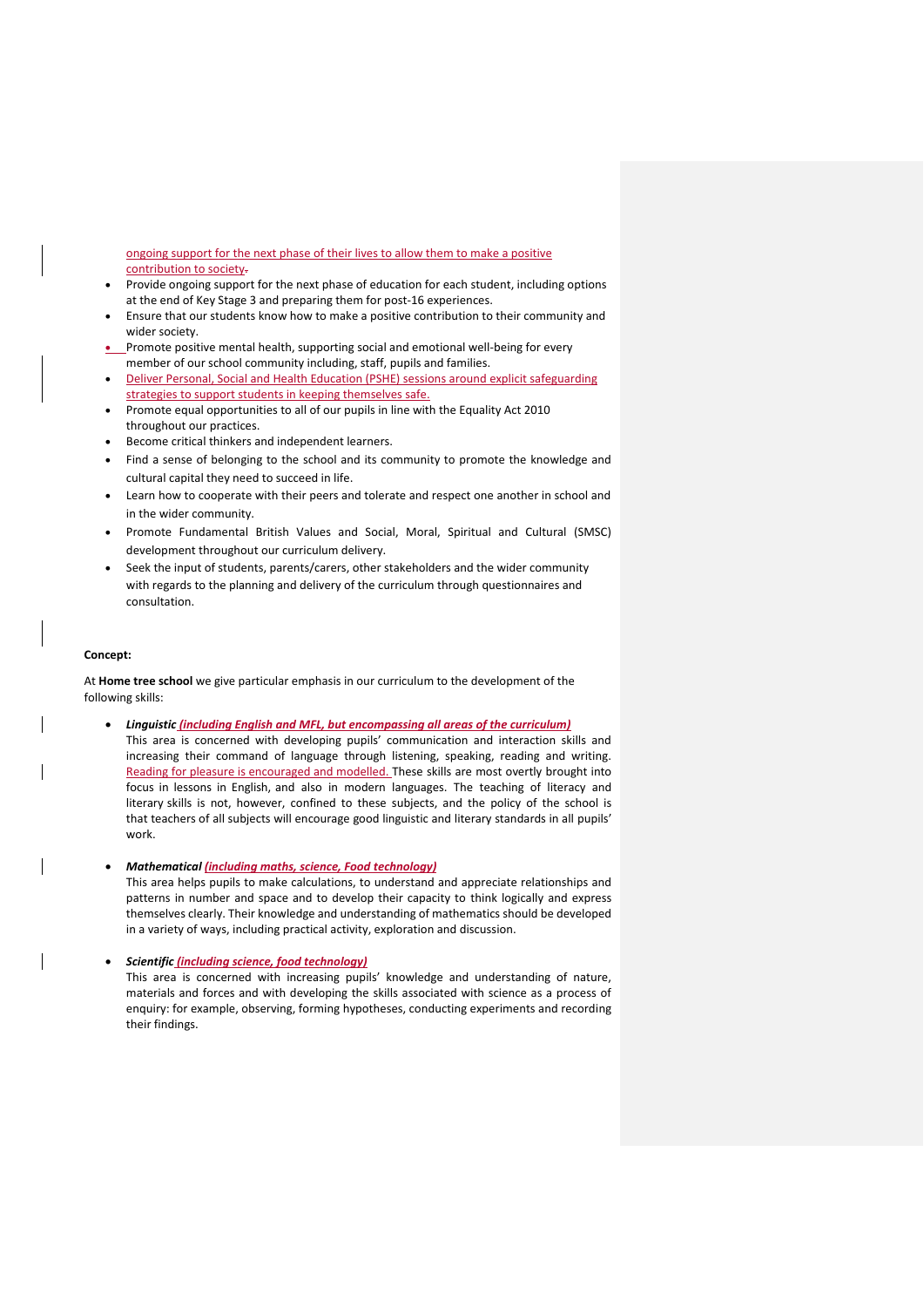- *Technological* (including Art and Design, IT and Food Technology) These skills include information and communication technology (IT); developing, planning and communicating ideas; working with tools, equipment, materials and components to produce good quality products and evaluating processes and products.
- *Human and Social* (including Geography, History and Religious Studies, PSHE, SRE, careers, independent learning)

This area is concerned with people and with their environment, and how human action, now and in the past, has influenced events and conditions. In most schools, the subjects of history and geography make a strong contribution to this area. In our school our topic based Personal, Social and Health and Economic (PSHE) education alongside our knowledge and understanding of the world makes a strong contribution to this area.

*Physical* (PE)

*This* area aims to develop the pupils' physical control and co-ordination as well as their tactical skills and imaginative responses, and to help them to evaluate and improve their performance. Pupils should also acquire knowledge and understanding of the basic principles of fitness and health.

 *Aesthetic and creative* (including Art, Drama, Photography, Music, vocational) This area is concerned with the processes of making, composing and inventing. There are aesthetic and creative aspects of all subjects, but some make a particularly strong contribution, including art, music, dance, drama and the study of literature, because they call for personal, imaginative, and often practical, responses.

## **Implementation**

## **Subject leadership and knowledge**

Although it is not always possible, due to the small size of our schools, we aim to provide specialist teachers particularly for the core subjects. We ensure that all non-specialists are provided with relevant training and support through networking.

Subject leads are responsible for the planning, delivery, assessment and monitoring of their curriculum areas, including self-evaluation and action planning. They are required to evaluate and reflect on the learning taking place and make relevant changes to improve the quality of teaching, and learning and engagement across the subject area. Subject standardisation and moderation take place with other schools.

It is the responsibility of subject leaders to contribute to the subject related policy and to provide appropriate training in their area of specialism in order to ensure consistency in quality across the school.

#### **Equal opportunities**

 $\overline{\phantom{a}}$ 

Our curriculum is designed to provide equal access and opportunities for all students in the sschool. We adapt the curriculum to meet the needs, aspirations and abilities of individual students. Across the curriculum, provision is made to stretch the most able students, to address gaps in knowledge and skills and facilitate the learning of students with SEND needs.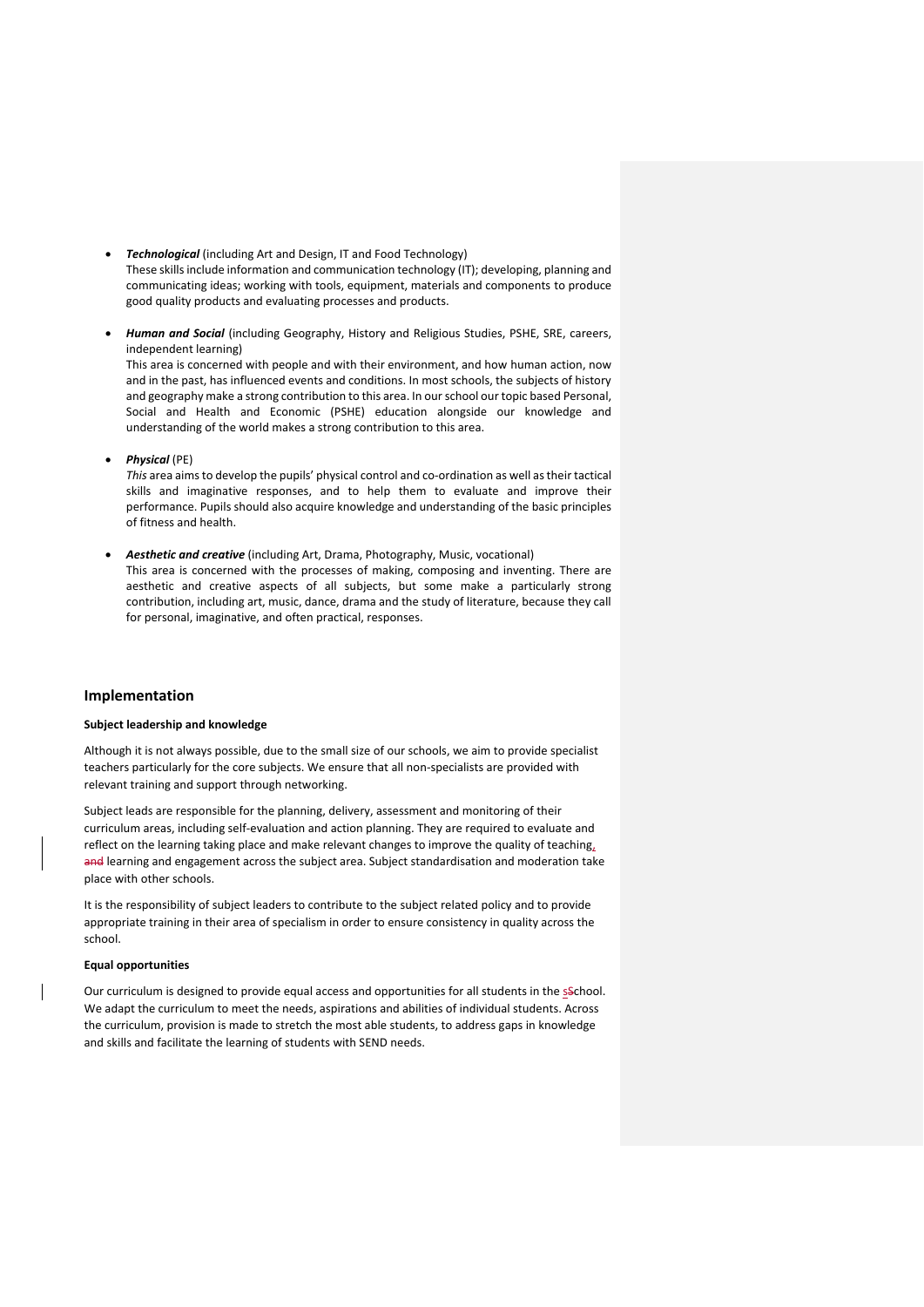#### **Special Educational Needs and Disabilities (SEND)**

 $\overline{\phantom{a}}$ 

Our school complies with all legislative and best practice requirements to meet the special educational needs of students. The majority of the students within our settings arrive with a history of special educational needs and individual requirements already identified. If a student displays signs of having additional special needs, the teacher makes an assessment in consultation with the Headteacher and/or Special Educational Needs Co-ordinator (SENCo) of this need and, in most instances, is able to provide resources and educational opportunities that meet the students' requirements. If a student's need is deemed as requiring additional support, consideration is given to involving appropriate external agencies, stakeholders and special support teachers. We always provide additional resources and support for students with learning difficulties and/or disabilities.

Where a student has a Statement of Educational Needs and/or Education, Health and Care plan (EHCP) the SENCO liaises with the student's teachers to ensure that the education he or she receives fulfils its requirements and participates fully in the Annual Review. We ensure that all objectives in the Statement/EHCP are monitored and evaluated (please refer to SEND policy). The school provides an **Individual Learning and Support Plan (ILSP)** for each student. This sets out the nature of the special needs, and outlines how the school will address these needs. It also sets out targets for improvement and progression, informed by the Statement or EHCP objectives so that we can review and monitor the progress of each student. The plans are reviewed at regular intervals (Half termly/termly) to inform improvement and progression.

#### **English as an Additional Language (EAL)**

For students with English as an additional language, we are committed to providing the necessary support and resources so they can fully access the curriculum. There is a policy and established practices within the school to provide progression in line with other learners (see EAL policy).

## **High achieving students (more able learners)**

We aim to create opportunities for all students to achieve their full potential. Our curriculum provides the challenge and stretch to enable all students to achieve outcomes in line with their abilities. Where a student shows exceptional ability or talent in a particular area, the school will support the student by providing additional differentiated resources and opportunities to focus on the development of this particular expertise. This may mean additional tutoring, advanced courses, trips and activities to stretch the individual and cater to his/her needs.

## **Mental Health and our curriculum**

Due to the increasing number of students with mental health difficulties nationally, it is clear that students in all settings will face a myriad of undiagnosed mental health issues such as stress and anxiety, depression, drug and alcohol abuse, eating disorders, sleep deprivation, disruptive situations at home, and lack of nutrition. We recognise that a consistent, whole-school approach is needed to support our students with their well-being and mental health, regardless of the level of needs or vulnerability. If necessary, they start on an enrichment-based timetable, to support an increased engagement with academic lessons. We monitor their mental health closely and align the curriculum to match their needs.

We encourage the use of a range of strategies to build resilience and coping skills throughout the curriculum and beyond and adapt teaching styles and the environment to support students' wellbeing in line with government guidance: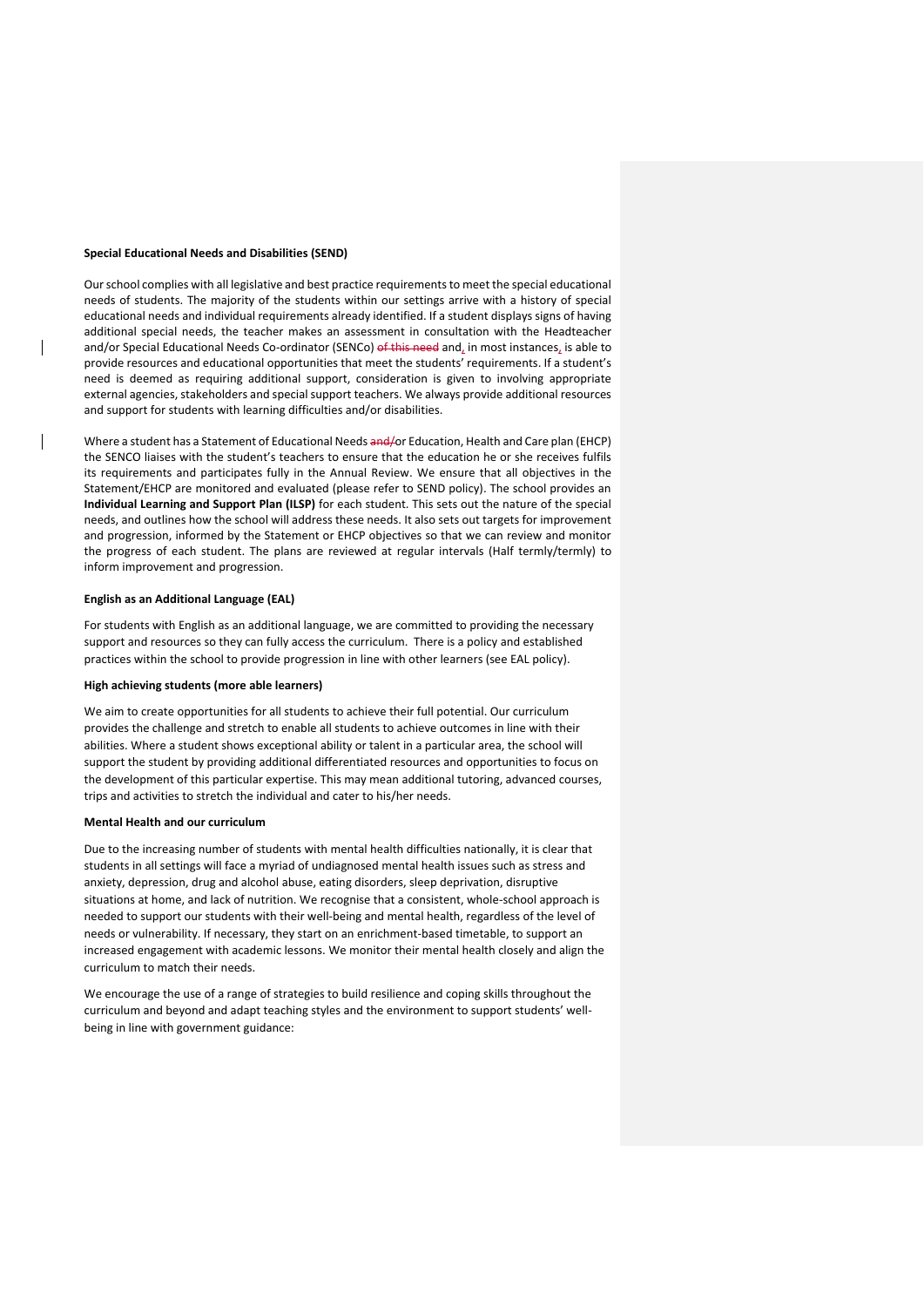#### <u>GijekZiednálfyájáság applictoátilágálicsámhlyájásálainak ag antolagalia málotoátip útjus alappáida platinizágálam máz</u>

practises are fed out through a reflection time daily where students are given an opportunity to reflect on their mental health and develop robust emotional literacy skills.

#### **Organisation**

We aim to follow the curriculum for each Key Stage with consideration to the broad areas of SEND need. We link subjects to the following criteria:

- Academic subjects
- Health and well-being, Mental health support, Enrichment and Life skills
- PSHE and sex and relationship education
- Careers guidance Please refer to career guidance policy
- Vocational please also refer to our vocational policy
- Extra-curricular trips, activities, clubs

## **Pathways available**

At **Home Tree school** we offer a range of pathways dependent on ability and SEND requirements. This includes; **Entry level, Certificate, AQA unit awards, Functional skills, BTEC, GCSE, A' level, Vocational, enrichment.** We ensure all students have an appropriate pathway that prepares them for success in future life and ensures the greatest impact on self-development.

## **Timetabling**

Where possible we ensure a full timetable. We do however have students at various stages of illness, recovery and need who benefit from a phased integration. This may mean that these individuals have a reduced timetable or attendance improvement plan. This may be stated in the EHCP or have been agreed during the PEP process. This is always a short-term plan with an agreed time limit by which point the pupil is expected to attend full time.

*'All pupils of compulsory age are entitled to a full-time education. In very exceptional circumstances there may be a need for a temporary part-time timetable to meet a pupil's individual needs. For example, where a medical condition prevents a pupil from attending full-time education and a part-time timetable is considered as part of a re-integration package.*' DfE August 2020

Timetables are individualised where possible, dependent on the pathway and individual needs of the student.

## **Planning**

Differentiated planning is carried out for each student to promote support for all abilities through individualised targets and work.

In planning the curriculum and putting this policy into practice, **Home Tree school** aims to ensure that:

Lessons are challenging and have pace, rigour and direction for each of the students.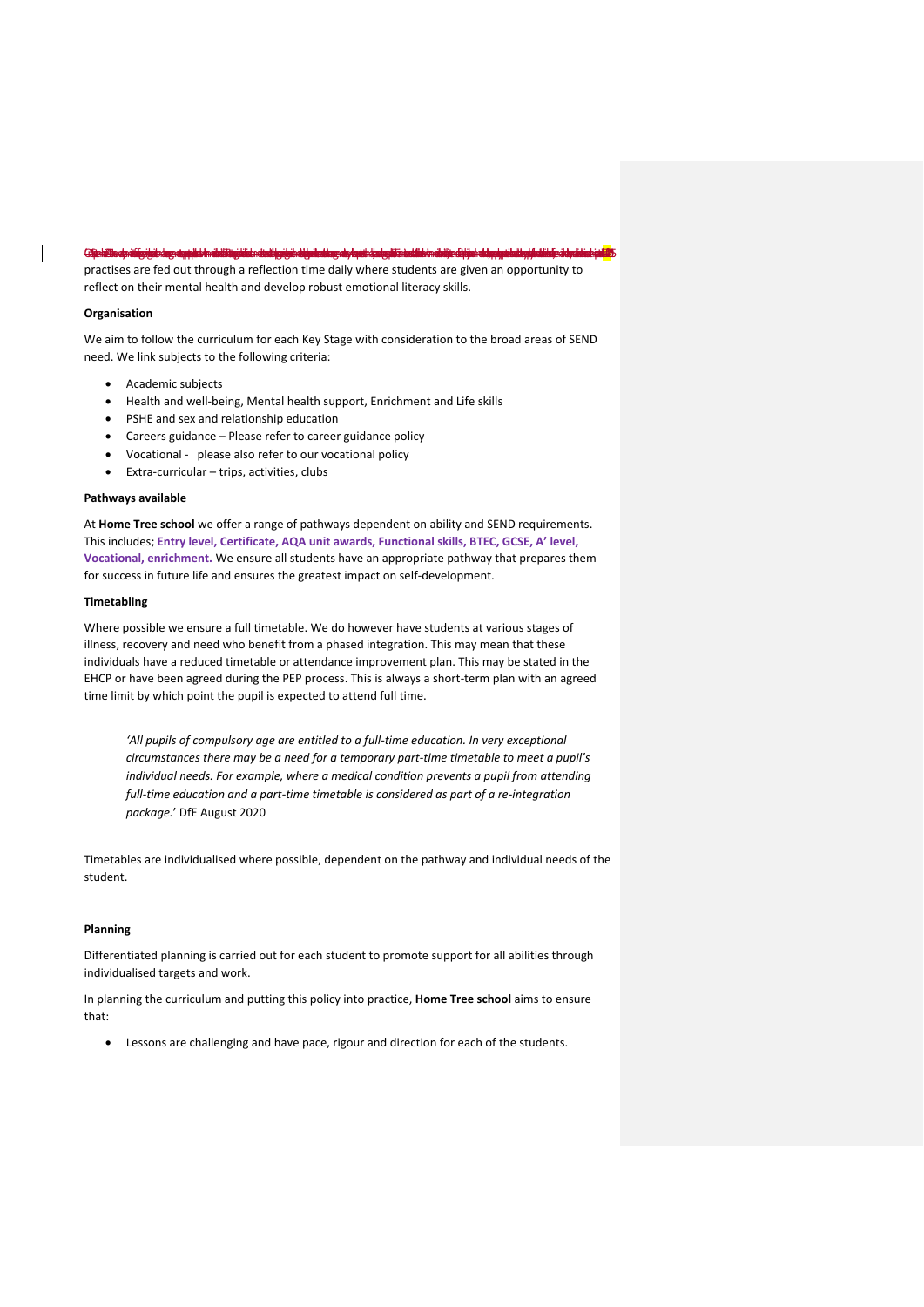- A range of relevant teaching styles are employed to ensure that we meet pupils' individual needs and learning styles.
- On-going assessment informs planning.
- Student's learning progresses smoothly through the school
- Students are prepared for life beyond school.

It is the teachers' role to ensure that they provide a variety of relevant experiences for students that serve to develop knowledge, skills and understanding and enable students to value themselves as learners.

This is implemented through 3 stages of planning: long term, medium term and short term.

#### **Teaching**

We offer high quality teaching at **Home Tree School.** Our small classes and 1-1 support offer the advantages of student focused teaching with a high level of resources and technological support for all students. The structure of a lesson is a 3-part approach with a starter, main teaching and plenary which encourages pace and assessment for learning. Our robust behaviour management reduces the negative impact of behaviour on the learning.

Students are set realistic but challenging goals and are involved in setting their targets. We intervene to support students who underachieve and we seek opportunities to stretch the most able. This is based on a clear assessment of learners' needs; intervention programmes are tightly focused on improving the progress and outcomes for learners. Staff regularly engage students in conversations about their learning and time is set aside for students to reflect upon where they are and where they would like to be. The emotional and learning needs of every child are at the heart of everything we do and the school promotes high aspirations in order that all learners succeed.

In formulating processes around marking and assessment, consideration is given to teachers' worklife balance as well as the individual learning needs of students, taking opportunities to mark face-toface where appropriate. Marking and feedback relates to learning objectives and the individual targets for each student. At **Home Tree school** we give recognition and praise for achievement and clear strategies for improvement. We allow specific time for individuals to read, reflect and respond to marking where appropriate and encourage pupils to strive to improve by giving help, encouragement and constructive comments that direct pupils to what they need to do to improve their work.

Our assessments have a range of summative and formative approaches which are planned in order to ensure we have accurate tracking in place. Our assessment for learning is embedded within each lesson. We use past papers and GL assessments to give us accurate attainment data for the core areas of English, Maths and Science. For other areas of the curriculum we use past papers, practical assessments and end of unit assessments (summative assessments) or learning descriptors. For practical subjects a portfolio of evidence may be used as assessment.

Specialist assessments, such as Wide Range Achievement Tests (WRAT5), Wide Range Intelligence Test (WRIT) and Detailed Assessment of Speed of Handwriting (DASH), provide enhanced information, which is standardised. We also assess behaviour and emotional literacy through specialist tests, such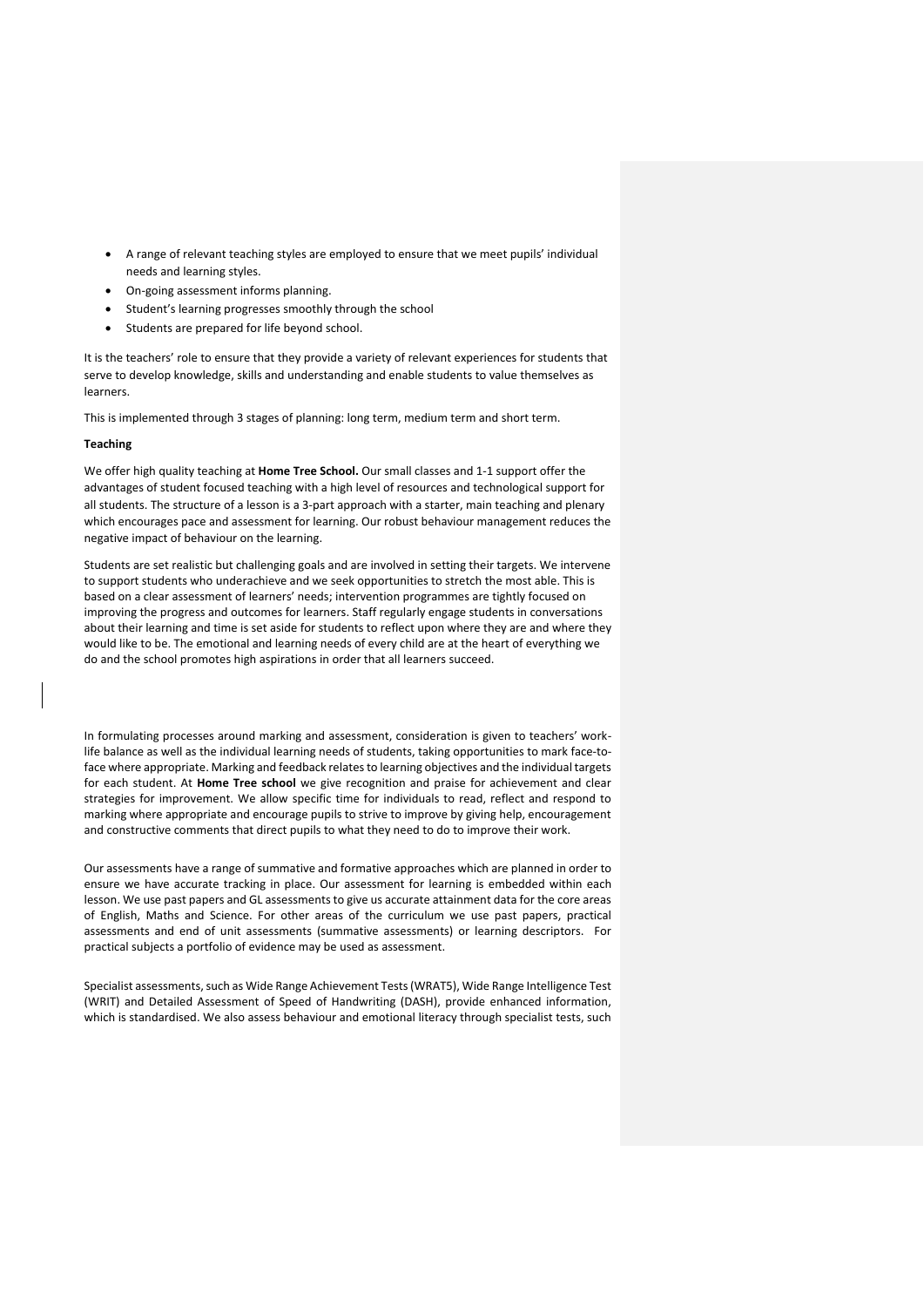as Strengths and Difficulties Questionnaire (SDQ) and QCA (Behaviour Scales). This gives us a holistic overview of the student.

To further improve the teaching and learning in the school we track and analyse data using excel spreadsheets. This allows us to look at whole school progress and attainment data. We carefully assess the barriers to our students' ongoing education and plan effective support strategies to overcome these barriers, addressing vocabulary deficits, retrieval skills and helping them to close the gap between their current performance and where they want to be. We check understanding and use this to inform our planning to help embed knowledge and develop their understanding further, making explicit links between different parts of the curriculum and across curriculum areas to make knowledge transferable and practical.

#### **Assessment For learning**

We aim to use our cycle of assessment to ensure that we check learners' understanding systematically, identify misconceptions accurately and provide clear, direct feedback. This allows us to respond and adapt teaching as required.

Teachers make on-going assessments of the students' progress each lesson and use this information to plan subsequent lessons to facilitate further development of knowledge and skills. We strive to ensure that all tasks set are appropriate to each student's level of ability.

Assessment for Learning improves students' performance through encouraging them to become more involved in the learning process and from this gain confidence in what they are expected to learn and to what standard. The aim is to close the gap between a student's current attainment and where they want to be with regard to their learning. Techniques used are:

- *Questioning* this enables the student, with teacher support, to find out what level they're working at.
- *Feedback* each student is given targeted written and/or verbal feedback about how to improve their learning.
- *Modelling* teachers will work on an exemplar with students, so they understand what successful work looks like for each task they are doing.
- *Self-assessment/Peer assessment* this encourages students to become more independent in their learning.
- *Summative assessments* end of unit tests, portfolios and exams are used formatively to help students improve.

#### **Differentiation**

We use a range of strategies to differentiate learning. The use of these strategies is dependent on the students' requirements and the knowledge and skills being taught:

- Dialogue: All students are encouraged to develop high levels of verbal and written literacy. Higher order questioning, related to Bloom's Taxonomy, supports this development, with questions being suited to individuals' needs.
- Task: differentiated tasks are set in order to challenge all students, whatever their level.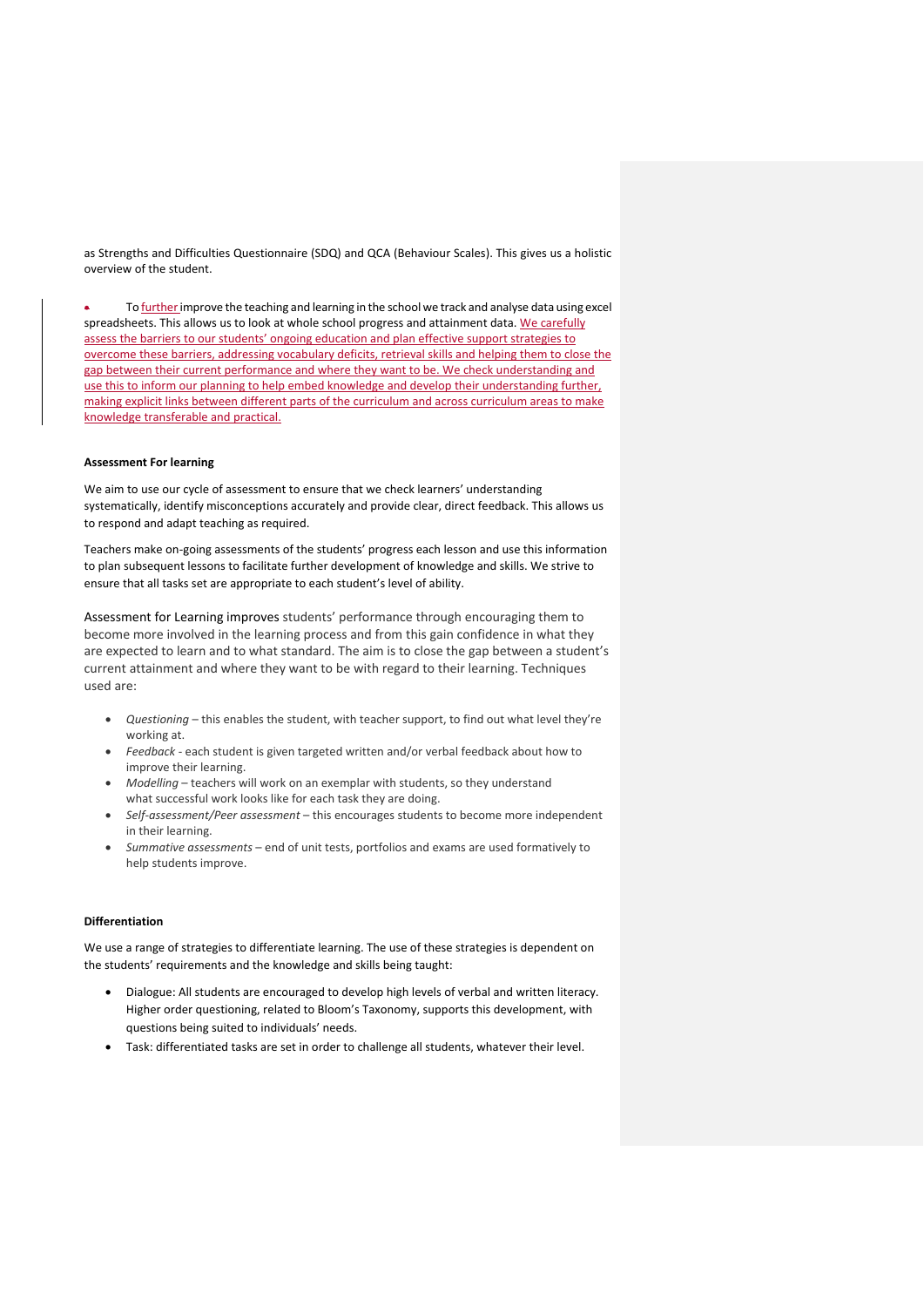- Choice: students can choose from a selection of activities to ensure interest and engagement. At times this can mean that students plan a topic, with teacher guidance, setting their own targets and tasks.
- Resources: resources, carefully tailored to students' needs, are differentiated to scaffold learning and provide levels of challenge suited to all levels of attainment.
- Support: Teachers and Teaching Assistants (TAs) may at times withdraw direct support to encourage greater independence.
- Pace: More able students, working through at a faster pace than lower ability peers, may be given extension activities to further challenge their learning.
- Outcome: Differentiation by outcome on its own is inadequate. However, when combined with other strategies (as listed above) and clear expectations of outcomes suited to the individual students, learning is promoted.

## **Homework**

Homework is set to extend the coverage of the curriculum, through integrated planning of class work and homework. It gives opportunities for the students to work independently and to take responsibility in organising their work, whilst also recognising the link to good study habits and higher achievement.

#### **Therapeutic approach** – see behaviour policy

We support students to develop and improve their emotional literacy skills, enabling them to:

- express their own feelings and their reasons for feeling that way.
- tolerate others and to begin to develop empathetic behaviours towards others.
- understand the impact of their behaviours on themselves and on others
- know that certain behaviours are not acceptable and that alternative actions are possible.

We do this through regular reflection and discussions, either in tutor groups or with Keyworkers. Target setting focuses on behaviours and the teaching of alternative strategies. We encourage the use of tools and strategies such as time out of lessons, distraction toys and regulation techniques, to help students to adjust their behaviours and actions and to positively impact their emotional state. We also offer therapeutic coping strategies to regulate emotions, such as mindfulness, breathing techniques and distraction techniques.

#### **Progression (see curriculum model)**

Curriculum models show coverage in each key stage. Our aim is to ensure progression that develops knowledge, understanding of concepts, acquisition of skills and for students to be able to choose and apply these in relevant situations. Our curriculum is based around the National Curriculum and follows the required progression through each subject. Our long-term plans evidence the coverage of the identified knowledge, concepts and skills required to achieve the goals of academic qualifications, relevant experiences, life skills, emotional literacy and social skills in order to be successful in life. We ensure that students progress smoothly from one level to the next through ensuring teaching is sequenced in lessons, subjects, term, year and key stages, with each step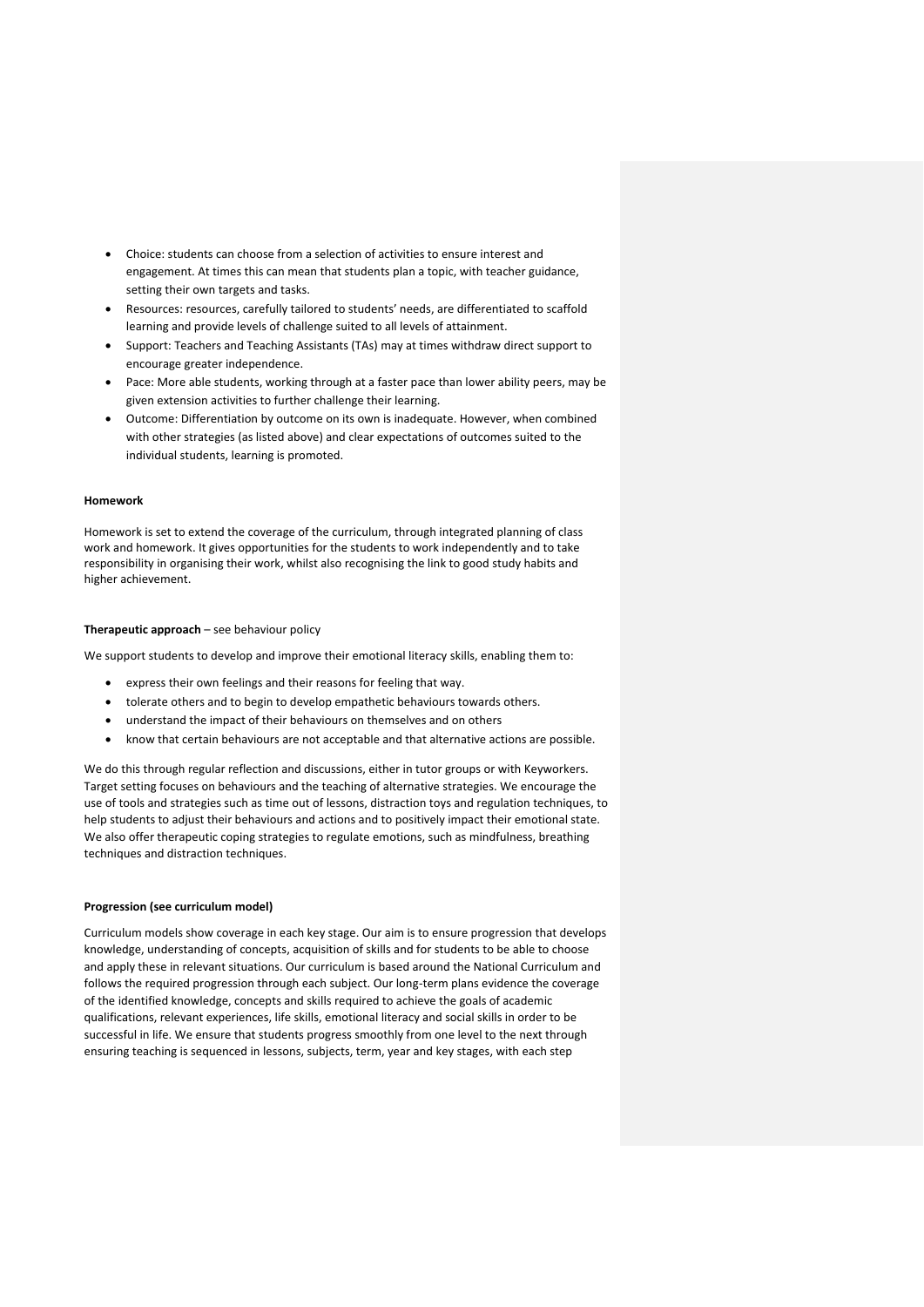building on prior knowledge. Students often come to us with significant gaps in their education, due to having missed education. Teachers in the school are adept at identifying the relevant gaps in education. It is not appropriate that all gaps perceived are addressed and teachers use their professional judgement and knowledge of the curriculum to judge which skills and knowledge are required to support students in reaching their targets and to access the curriculum content.

#### **Breadth and Depth**

At **Home Tree School** we ensure that our curriculum has breadth and depth by maintaining coverage of national curriculum subjects and an appropriate range of experiences. We promote social, moral, spiritual and cultural development by making sure that areas of enrichment, emotional literacy and behaviour support are also implemented throughout the curriculum. We prepare our students for later life by teaching social responsibility and behaviour, supporting each student to be a successful member of society.

The following principles are all taken into consideration when writing schemes of work to ensure the breadth and depth of the curriculum:

- Challenge and enjoyment encouraging high aspirations and ambitions for all through being active in their learning and having opportunities to develop and demonstrate their creativity.
- Coverage all students have the opportunity to experience a broad range of experiences. Learning is planned and organised to encourage learning and development through a variety of contexts within the classroom and other aspects of school life.
- Progression each lesson is designed to build upon earlier knowledge and achievements.
- Personalisation the learning planned for our students responds to their individual needs and supports particular aptitudes and talents. It also provides opportunities for exercising responsible personal choice.
- Complexity opportunities for students to develop their full capacity for different types of thinking and learning, exploring and achieving more advanced levels of understanding.
- Coherence learning activities are designed to form a coherent experience, with clear links between different aspects of learning.
- Relevance students understand the purpose of their learning and related activities through discussion, thereby seeing the value of what they are learning and its relevance to their lives, present and future.

## **Safeguarding**

*'Safeguarding and promoting the welfare of children is everyone's responsibility. Everyone who comes into contact with children and their families has a role to play. In order to fulfil this responsibility effectively, all practitioners should make sure their approach is child-centred. This means that they should consider, at all times, what is in the best interests of the child.'*

# *Keeping Children Safe in Education – September 2020.*

Safeguarding is an extremely important part of what we do in school every day. All staff are vigilant and well trained. It is also part of our curriculum to deliver understanding about safeguarding issues – encouraging our students to adopt safe practices and to recognise when they could be in an unsafe situation. Part of this education involves helping students to recognise support services and how to access them.